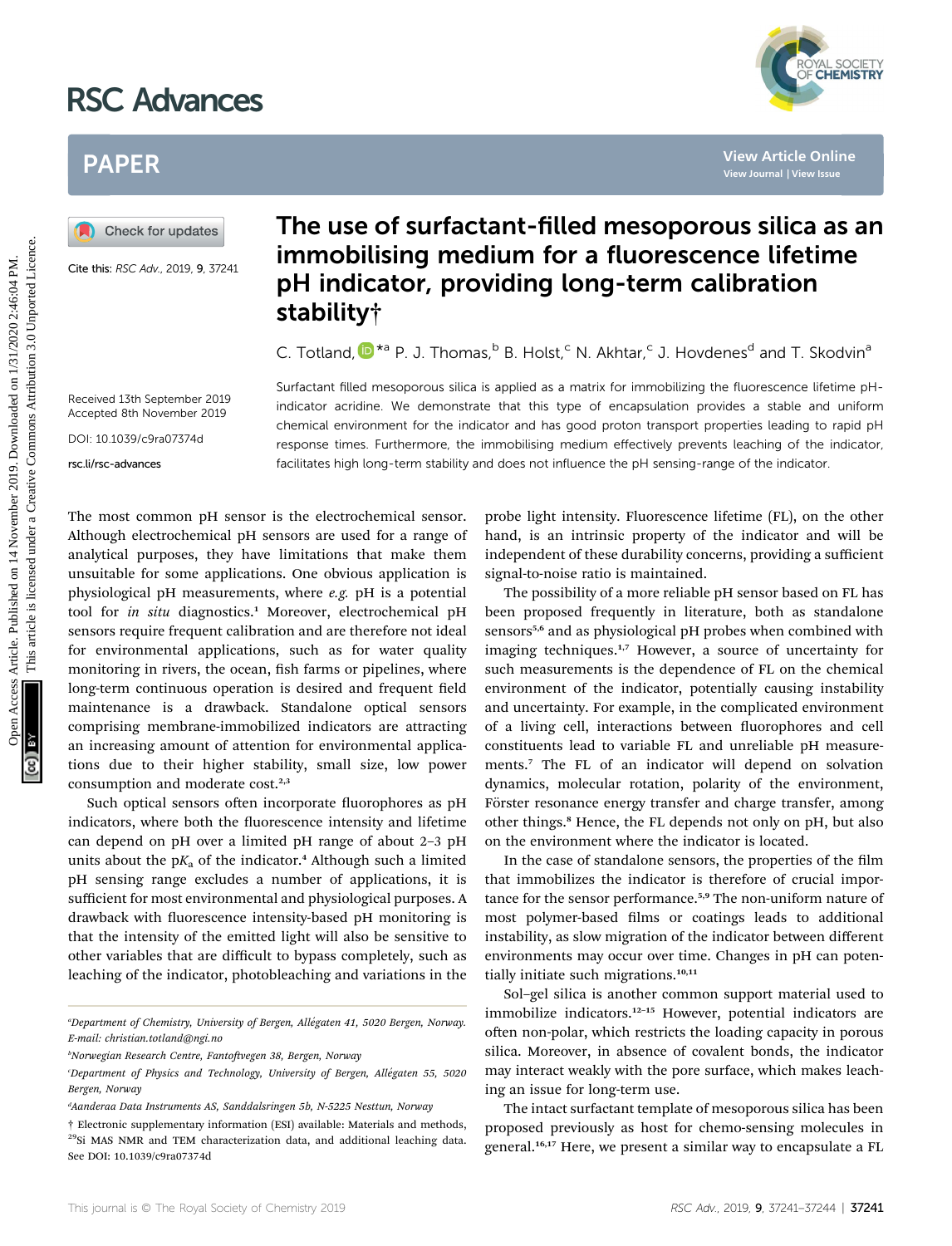indicator in order to keep it in a more constant chemical environment. This removes many reliability concerns and allows more accurate external pH calibration. Moreover, non-polar indicators will dissolve in the surfactant non-polar phase, which drastically increases the loading capacity of the material. When used as part of a standalone sensor, the encapsulation could protect the indicator from the influence of other compounds within the membrane that may otherwise influence the pH response characteristics.

Acridine is among the few organic fluorophores with a large lifetime variation with  $pH<sub>1</sub><sup>5,18</sup>$  Hence, this fluorophore was chosen for the study. The protonated and deprotonated forms of this amine have fluorescence lifetimes of 10 and 31 ns, respectively.

In the synthesis of the silica, acridine is dissolved in the surfactant (tetradecyltrimethylammonium bromide, TTAB) phase (1 : 10 mole ratio) prior to addition of the silicon alkoxide. The TTAB phase is kept intact in the final powder material. Transmission electron microscopy (TEM) and <sup>29</sup>Si magic angle spinning (MAS) NMR was used to characterize the material. The NMR data gives a Q3/Q4 ratio of 0.52, which is similar to e.g. MCM-41 (ESI<sup>†</sup>).<sup>19</sup> For comparison, the Q3/Q4 ratios of e.g. MCM-48 (cubic) and MCM-50 (lamellar) are expected around 1.1 and 1.4, respectively.<sup>19</sup> However, the transmission electron micrographs reveal a more amorphous pore structure (ESI†). A more spherical pore structure is expected as TTAB does not form a liquid crystalline phase similar to that of cetyltrimethylammonium bromide (CTAB) used as a template for MCM41, although the inclusion of acridine may favor a more elongated pore structure.

Fig. 1 compares the pH dependency of the fluorescence lifetime of free acridine and acridine immobilized in the surfactant phase of the mesoporous silica material. The data shows that the pH sensing range of the indicator is effectively unchanged by incorporation in the material. A very high acridine loading was achieved, with 3.7 wt% acridine in the dry powder.

Consequently, the high fluorescence intensity enables a low uncertainty on the lifetime measurements. This particular system will be most accurate in the pH range between pH 5.3 to 7.3, where FL and pH are linearly dependent and a change in pH of 0.1 gives a change in FL of 0.5 ns. The total change in FL between pH 3 and 8 of about 20 ns for acridine meaning that it greatly outperforms other known FL indicators in this pH range, that typically have a maximum change in FL of  $1-2$  ns.<sup>8</sup>

The response in FL to changes in pH occurs quicker than the time it takes to set up and run a measurement, *i.e.* less than a minute. This observation indicates rapid transport of protons through the material.

Due to the high sensitivity of FL to changes in the local chemical environment surrounding the indicator, the most important parameter for a FL support material is long-term stability. Moreover, this stability may change depending on the dispersing solution. The material used to obtain the data in Fig. 2 was stored in either distilled water (Milli-Q), 3.5% NaCl, 100 mM pH 5.8 and pH 8 buffers, and extracted and redispersed in a new solution prior to every measured data point. Fig. 2 shows that the measured fluorescence lifetime of the material was stable over one month in 100 mM pH 5.8 and pH 8 buffers, as well as in 3.5% NaCl. However, in Milli-Q water, the FL declines steadily. When dissolved in Milli-Q water without the immobilizing material, the FL of acridine is unchanged with time: a fresh concentrated aqueous solution (0.25 mM) of acridine was compared to one that had been stored for about two years. The FLs were identical within uncertainty (old  $= 15.22$  ns; new  $= 15.37$  ns). Hence, the observed decline in FL is related to the material. Since the material is analyzed in dispersion, electrolytes may facilitate greater material stability due to increased aggregation behavior. However, the reason for the observed instability in Milli-Q water is not fully understood. BSC Advances<br>
indicator in order to loop it in a move constant chemical on <sup>14</sup>  $\sim$  2.5 November 2019. Download a change in presentation the property of the surface in the surface of the surface of the surface of the sur

Note that the lower FLs measured in NaCl (Fig. 2) are due to the presence of chloride; a well-known issue with acridine whereby the fluorescence is quenched by chloride.<sup>20</sup> The transport of chloride anions was investigated by adding NaCl solution to the dispersion to give a final NaCl concentration of 100 mM. As with protons, the effect of the chloride ions was observed instantly, indicating that cations and anions transport are equally effective in the material. The chloride caused the FL to drop instantly to around 10 ns when NaCl was added to the



Fig. 1 Fluorescence lifetime versus pH for acridine  $(\Delta)$  and acridine in the surfactant phase of the silica  $(\bullet)$ . Measurements are done in 100 mM phosphate buffers (NaH<sub>2</sub>PO<sub>4</sub>/Na<sub>2</sub>HPO<sub>4</sub> from pH 5.8-8, and  $Na<sub>3</sub>PO<sub>4</sub>/BH<sub>3</sub>O<sub>3</sub>$  below pH 5.8)



Fig. 2 Fluorescence lifetime long-term stability of the of the acridinemesoporous silica material in four different solutions; Milli-Q water, 3.5% NaCl and 100 mM phosphate buffers at pH 5.8 and 8.0. The data points are averages of five consecutive measurements, and the error bars are  $2\times$  the standard deviation of these.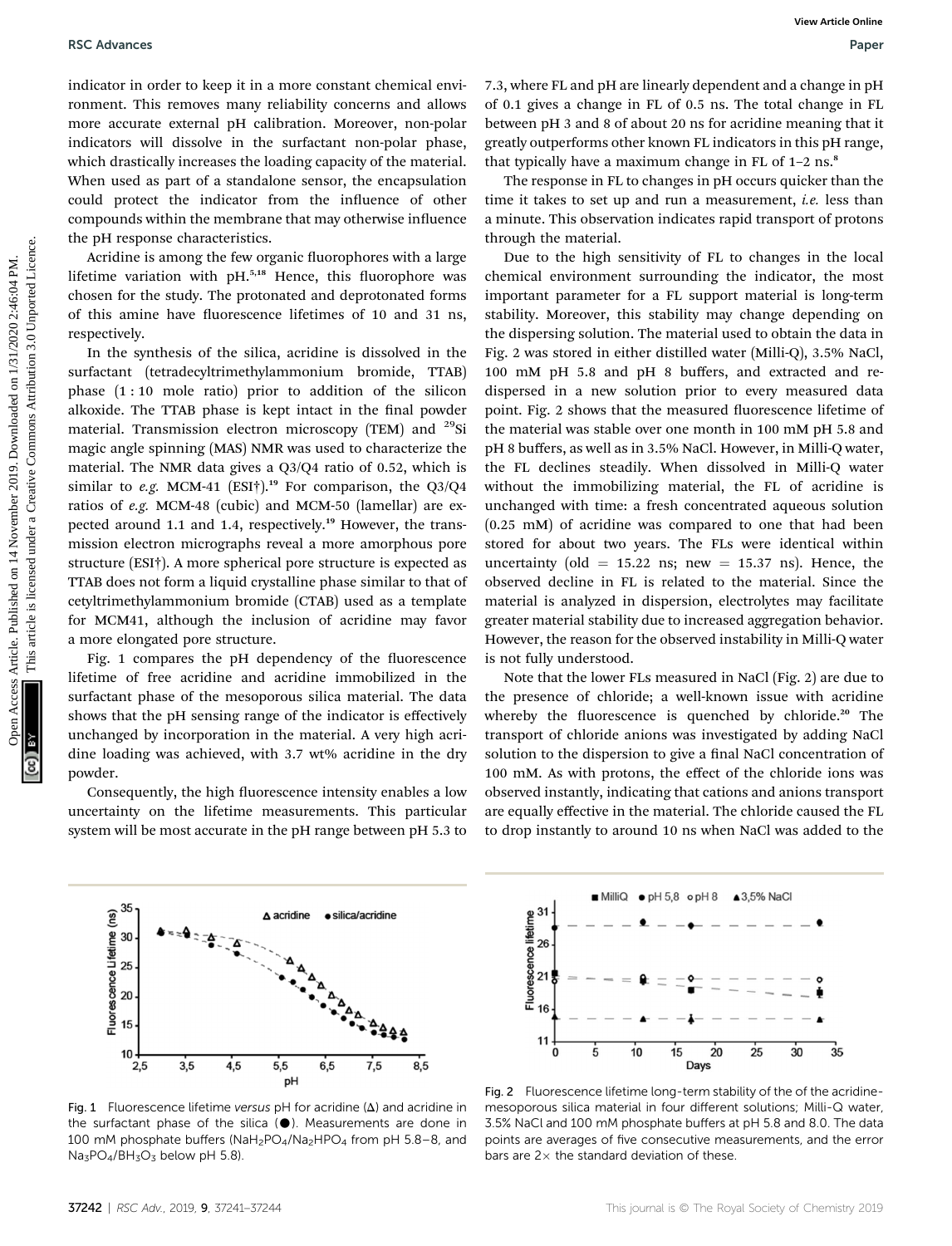dispersion, with marginal dependence on pH (between pH 5.8 and 8.0). This is similar to free acridine in solution, $5$  and reflects that the dynamic quenching occurs for the protonated acridine only. Fluorescence is therefore only observed from the 10 ns lifetime neutral acridine species. Without use of chloride protective membranes, this system will only function as a FL pH indicator in environments with  $\lceil$ Cl<sup>-</sup> $\rceil$  below 20 mM.<sup>5</sup> This excludes use in extracellular environments ( $\text{[Cl}^{-}$ ] = 100 mM), but allows intracellular ( $\lceil$ Cl<sup>-</sup> $\rceil$  = 4 mM) and blood ( $\lceil$ Cl<sup>-</sup> $\rceil$  = 10 mM) applications. For sensor applications, the material can be further protected to prevent  $Cl^-$  quenching, e.g. by using a film of semipermeable Nafion.<sup>5</sup> Note that acridine is not quenched by other halogen ions and is therefore not affected by the bromide present in the TTAB phase.<sup>20</sup>

The amount of acridine in the final samples was about 37 mg  $g^{-1}$  material, which gives a TTAB : acridine mole ratio of 12 : 1. This is slightly less than the  $10:1$  ratio of the initial TTAB : acridine mixture. Fig. 3 shows that tumbling a small amount of powder in various solutions causes between 0.3– 0.8% of the original acridine present to leach within 15 days. In 3.5% NaCl and pH 8 buffer, no further leaching is detected following the washing procedure in Milli-Q water. In Milli-Q water, the leaching seems to proceed at a rate of about 0.2% per month. When placed in a slightly acidic buffer of pH 5.8, about 0.2% additional acridine leaches, after which no further leaching is detected the following eight days of continued tumbling in the buffer. In fact, the leaching was found to be inversely proportional to pH, where the percentage of remaining acridine after 5 days ( $\%$ <sub>acr</sub>) can be estimated from:  $\%$ <sub>acr</sub> =  $0.13 \times \text{pH} + 98.4$  (ESI†). Still, at any relevant pH value, the leaching will be insignificant regarding fluorescence sensor applications.

The location of acridine inside the material was evaluated by MAS  $^{1}$ H NMR. Fig. 4 indicates the changes in chemical shift of the resonances corresponding to protons a–d when acridine is incorporated into the TTAB phase of the mesoporous silica. The most notable changes are a large upfield shift  $(-0.26$  ppm) for proton 'a' and a similar downfield shift  $(+0.26$  ppm) for proton



Fig. 3 Leaching of acridine from the material. The material was tumbled in Milli-Q water for 5 days as part of the washing procedure. Following this, the material was divided in four solutions; Milli-Q water, 3.5% NaCl, 100 mM phosphate buffers of pH 5.8 and 8.0, and tumbled for another ten days.



Fig. 4  $<sup>1</sup>H NMR$  spectra of acridine (500 MHz) in solution and incor-</sup> porated in the MCM-41/CTAB material: (A) MAS spectrum (10 kHz MAS) of powder wetted with  $D_2O$ . (B) Solution  ${}^{1}H$  NMR spectrum. Both spectra are recorded with water suppression and using DSS as chemical shift reference. The changes in chemical shift upon incorporation in the silica material is indicated in the molecular structure of acridine for protons a–d. The location of acridine inside a pore is schematically illustrated.

'b'. This can be rationalized by an interaction between the nitrogen and hydroxyls at the surface. This will alter the bond polarization about the nitrogen which will mostly affect the nuclear shielding of the proton in the same ring (proton a) as well as those in close proximity to the nitrogen (proton b). Acridine is therefore located in the palisade region of the TTAB phase, with the nitrogen pointing towards the pore walls (Fig. 4). This makes the nitrogen accessible to protons diffusing between the pore walls and the TTAB head groups.

For real applications, the material may need further refinement, such as incorporation into a film or substrate in the case of standalone sensors, or addition of target-specific substituents in the case of physiological pH measurements. An advantage with the system presented here is that the indicator is protected in the interior of the material, and changes to the material exterior will not affect its chemical environment. This particular material can function in several physiological environments, as well as in seawater applications following additional protection from chloride by  $e.g.$  Nafion. The material may